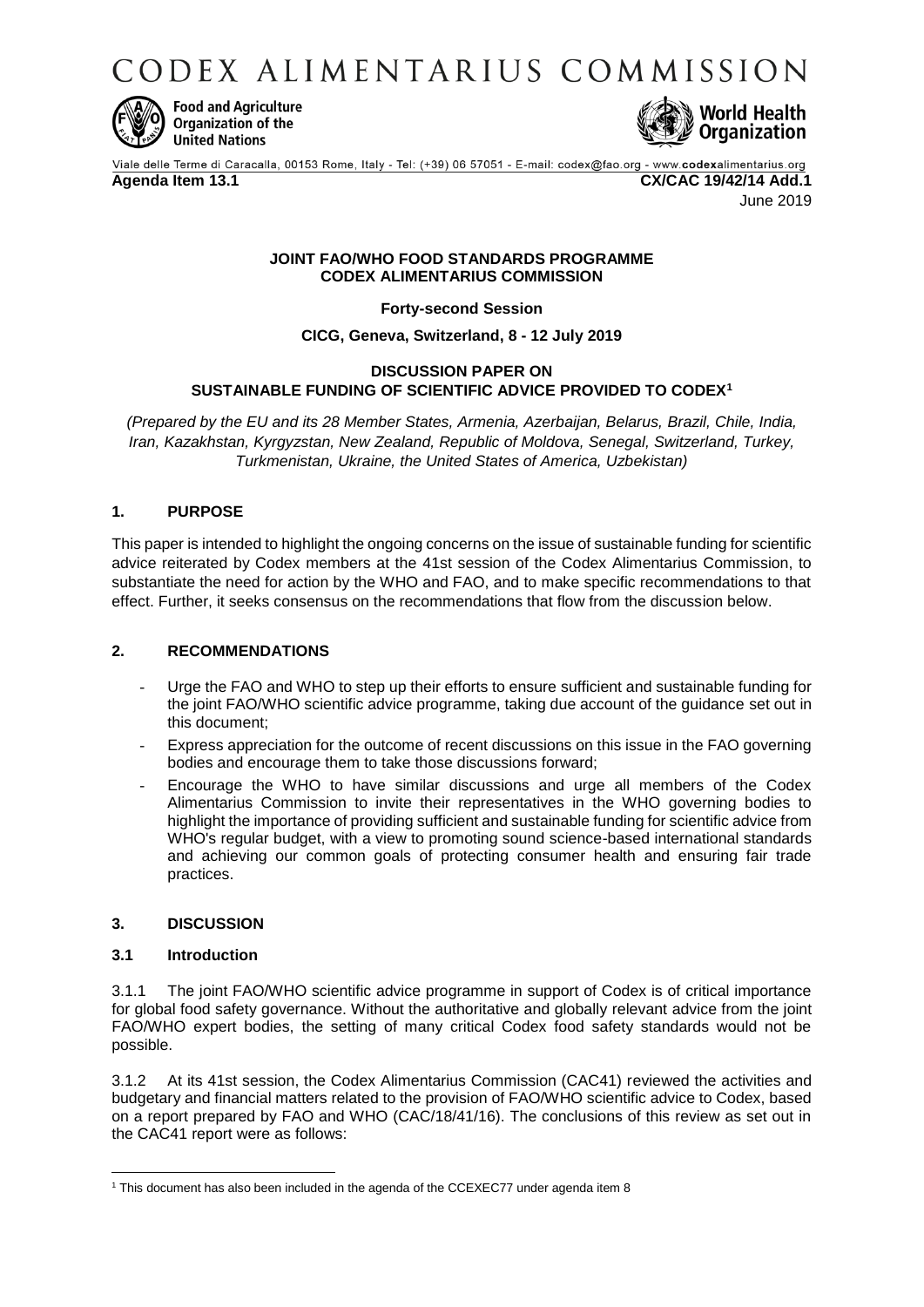*The Commission:* 

*(i) recognised FAO and WHO efforts to accelerate delivery and ensure continuous improvement of scientific advice;* 

*(ii) noted that FAO and WHO had highlighted the importance of ensuring stable, multi-year, extra-budgetary contributions to support an enhanced FAO/WHO scientific advice programme, stressing the key facilitating role Codex delegates could play;* 

*(iii) noted the need to develop a strategy to ensure short- and long-term solutions for sustainable funding, inviting countries so interested to develop a discussion paper for submission to the Commission; and* 

*(iv) recommended that FAO and WHO provide* adequate *sustainable funding for the joint FAO/WHO scientific advice programme, noting that, in accordance with Rule X.3 of the Rules of Procedure of the Codex Alimentarius Commission, the Directors-General of FAO and WHO were bound to bring this recommendation to the attention of their respective governing bodies for appropriate action.* 

3.1.3 In reply to the above invitation to Codex members, this discussion paper aims to contribute to the development of a strategy to ensure short- and long-term solutions for sustainable funding for scientific advice in support of Codex.

## **3.2 State of Play**

The reports on the financing of scientific advice in support of Codex submitted to the CAC over the past years<sub>2</sub> show that the funding situation has been more or less the same for quite some time. According to the most recent report submitted to CAC41 and the explanations provided by the FAO and WHO representatives at CAC41, the overall contribution of FAO and WHO to the provision of scientific advice amounts to approximately USD 12 million per biennium equally shared between the two organisations. Based on the information made available by FAO and WHO, the situation with regard to the respective contributions of both organisations is as follows:

## **3.2.1 WHO's contribution**

3.2.1.1 The lion's share of the funds provided by WHO for the operation and staff costs related to scientific advice in the area of food safety and nutrition comes from voluntary extra-budgetary contributions from a limited number of WHO members and other donors. The contribution from WHO's regular programme budget (i.e., assessed contributions) is limited.

3.2.1.2 WHO's scientific advice programme is implemented by the Department of Food Safety and Zoonoses and the Department of Nutrition for Health and Development. According to the information provided at CAC41, efforts are under way within WHO to move beyond the status quo, to address requests for scientific advice in a timelier manner and to update the risk assessment methodology.

## **3.2.2 FAO's contribution**

3.2.2.1 The funds provided by FAO to support the operation and staff costs related to the provision of scientific advice to Codex come mainly from FAO's regular programme budget (i.e., assessed contributions). Scientific advice on food safety provided to Codex is supported by a number of units and divisions within FAO, including the Office of Food Safety, the Plant Production and Protection Division, the Fisheries and Aquaculture Policy and Resources Division, and the Animal Production and Health Division. Scientific advice on nutrition, when requested, is provided by the Nutrition and Food Systems Division. Additional resources are needed to update methodologies, to address the backlog of requests for scientific advice and to deal with the increase in such requests.

3.2.2.2 In recent years, FAO's governing bodies have repeatedly emphasised the importance of Codex's standard-setting work and, in this context, echoed the continued call by Codex members to secure increased and more sustainable funding for the joint FAO/WHO scientific advice programme in support of Codex. In this regard, they have also acknowledged the need to look into possible alternative (extra-budgetary) solutions to widen the funding base for scientific advice including the options identified